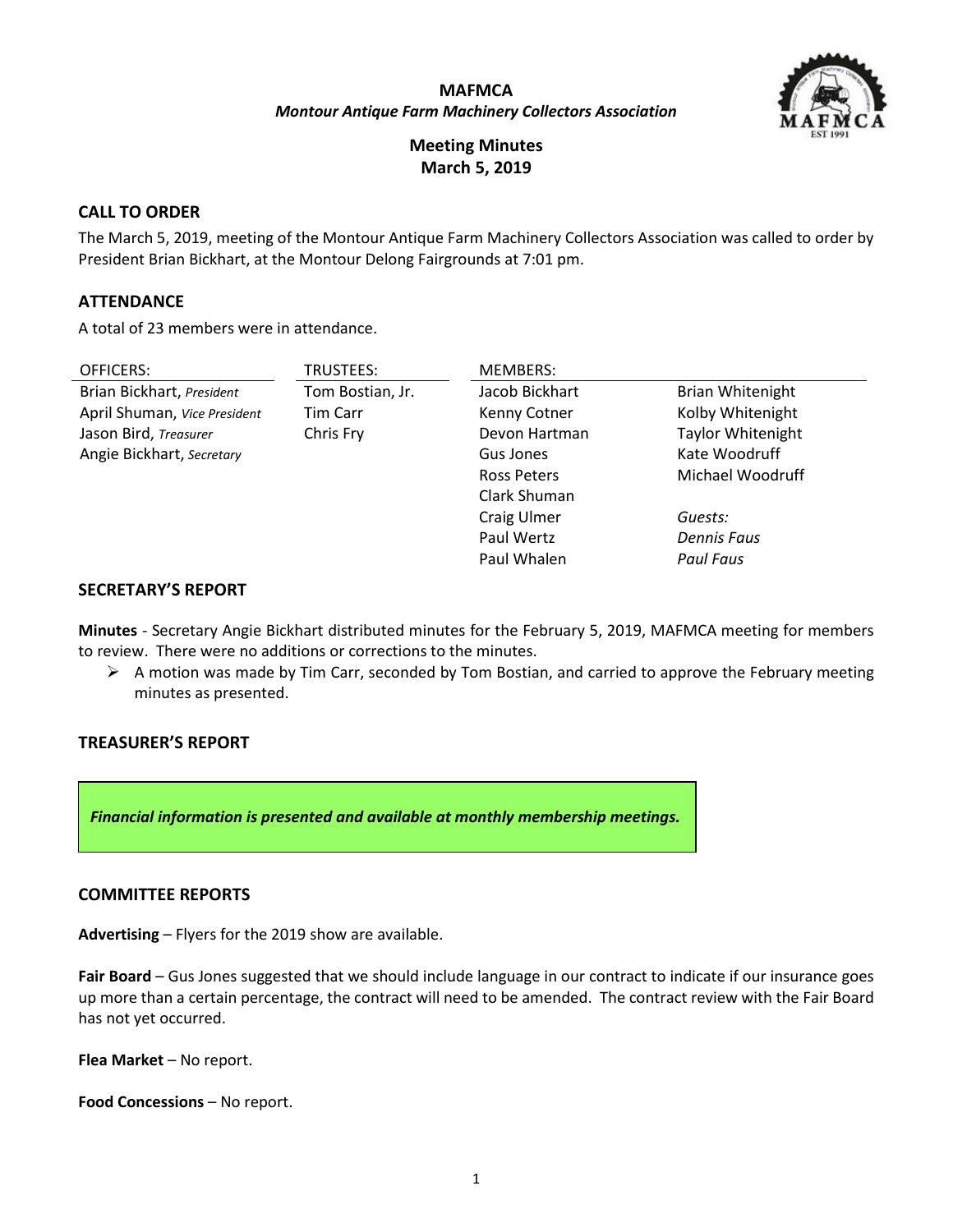**Fundraisers –** April Shuman updated members on plans for the upcoming Cash Bash event scheduled for March 30 at the Liberty Fire Company in Mooresburg. Flyers and tickets were distributed to members to advertise and sell.

**Ice Cream Stand** – The ice cream stand work schedule for fair week was discussed – see below.

**Fair Monday, July 29 – Bostian Crew Fair Tuesday, July 30 – Mausteller Crew** Fair Wednesday, July 31 – *need volunteers* Fair Thursday, August 1 – *need volunteers* Fair Friday, August 2 – *need volunteers* Fair Saturday, August 3 – *need volunteers*

**Tractor Pulls** – Gus Jones and Paul Wertz discussed plans for preparing the track for the upcoming season including obtaining prices for drainage pipes.

# **OLD BUSINESS**

**Food Concession Trailer** – Tom Bostian and Clark Shuman continue the search for a newer food concession trailer and will provide any updated information once something is found that would be ideal for our club.

**Iron Heritage Festival Participation** – April Shuman and Tom Bostian recently attend an IHF planning meeting and conveyed information to the members during our meeting. MAFMCA has been invited to participate in the festival displaying/exhibiting antique farm equipment, possibly doing demonstrations, using the barrel train for kids, and providing shuttling via our hay wagon in addition to participating in the parade during the festival. The Iron Heritage Festival will be held on July 19, 20 & 21, 2019, throughout Danville. There is interest among our members, but no definite plans have been set thus far.

**Insurance** – Kenny Cotner lead a discussion on insurance quotes for our tractor pulls/events with the Grear agency and will coordinate the new policy. He also continues to work with Grear for insurance for the annual show and will keep members informed as he coordinates that policy as well.

# **NEW BUSINESS**

**Fireworks Contract** – Brian Whitenight discussed this year's fireworks display for the annual show. The contract was reviewed and consensus was to keep terms and cost the same as last year's show.

 $\triangleright$  A motion was made by Tim Carr, seconded by Michael Woodruff, and carried to approve the contract for a \$1,500 fireworks display for the 2019 annual show.

**Garden Tractor Pulls** – Tim Carr introduced Dennis and Paul Faus to the members. The Faus brothers presented to our club the proposal of hosting their garden tractor pulls a few times a year. Some discussion followed about the logistics of having these types of pulls coordinated by the Faus brothers. Brian Bickhart asked that the Tractor Pull Committee meet with Dennis and Paul Faus to discuss details and coordinate potential dates for garden tractor pulls and present the information at the April MAFMCA meeting for members to consider.

**Grants** – Brian Bickhart suggested we begin searching for any potential grants that could benefit our club and appointed Angie Bickhart, Jason Bird and April Shuman to serve on a committee to research and report on applicable grants.

**Plow Days** – Kolby Whitenight informed members that a plow day event is being held in Watsontown on April 26- 27 and inquired if any of our members would be interested in taking our club hay wagon to the event to shuttle people to and from the fields. Contact Kolby for more information.